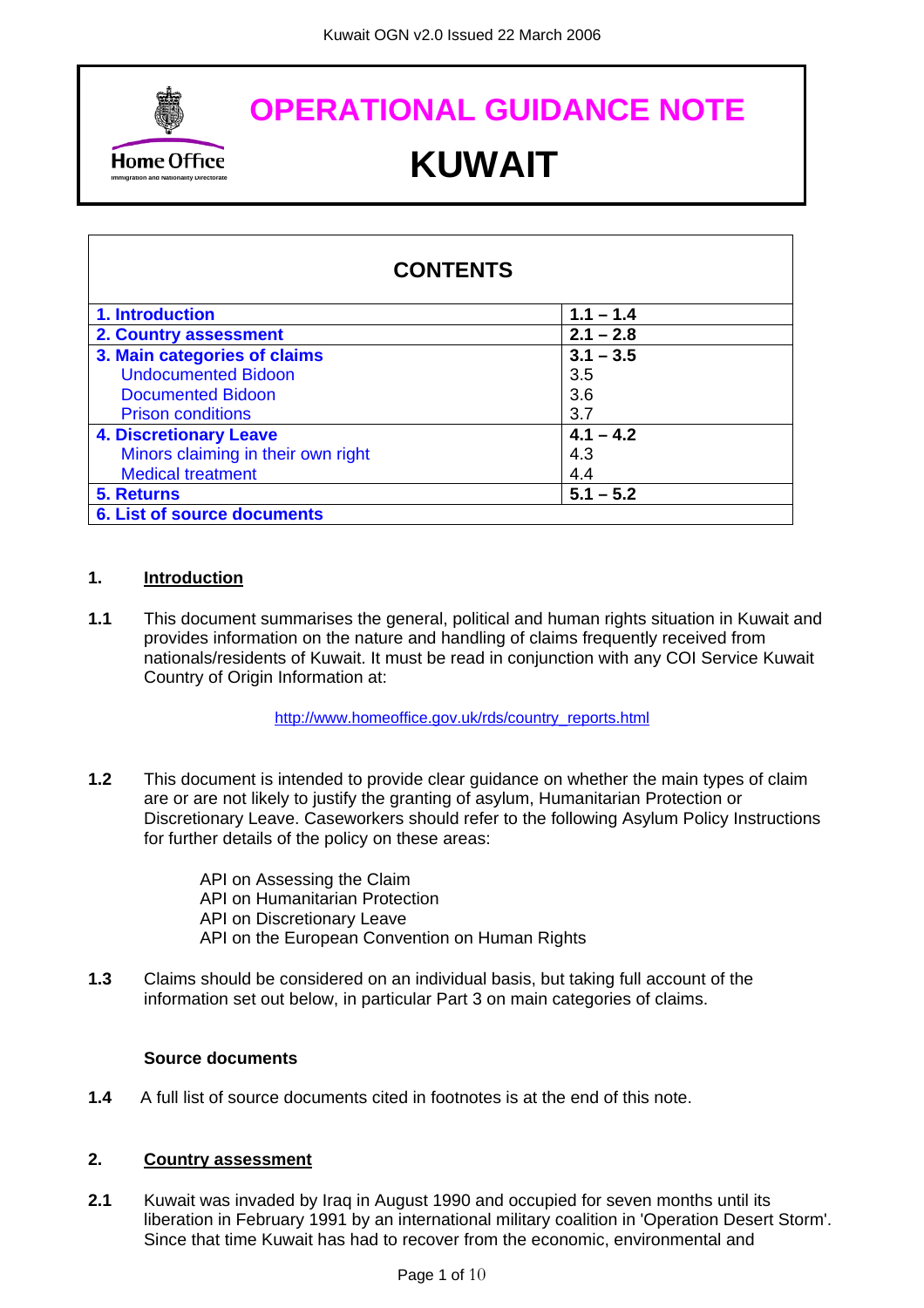psychological damage caused by the occupation. In 2003 it was the launchpad for the invasion of Iraq.[1](#page-1-0)

- **2.2** The last National Assembly elections were held in July 2003. Women and members of the armed forces were not allowed to vote. On May 16 2005, the National Assembly approved legislation to grant women the right to vote and seek elected office; however, women were not eligible to vote in the June 2 2005 municipal council elections because the annual February voter registration period had passed. $2$  The Assembly is made up of 50 independent members drawn from 25 two-member constituencies. Political parties are not permitted. But a number of loose political blocs have developed in recent years including of Islamists and liberals. $<sup>3</sup>$  $<sup>3</sup>$  $<sup>3</sup>$  In 2003, candidates were allowed to run for elections only as</sup> individuals and not with a party; however, in many cases, a candidate's party affiliation was well known and may have influenced electoral performance.<sup>[4](#page-1-3)</sup>
- **2.3** Following the July 2003 elections Kuwait's 21st cabinet was sworn in. Former First Deputy Prime Minister and Foreign Minister, Shaikh Sabah Al Ahmed, was promoted to Prime Minister. His current 16-strong cabinet consists of six members of the ruling Al Sabah family, technocrats, professionals and an Islamist MP.<sup>[5](#page-1-4)</sup>
- **2.4** Following the death of the Emir of Kuwait, Sheikh Jaber al-Ahmad al-Sabah in January 2006, Crown Prince Sheikh 'Saad al-Abdullah al-Sabah, 76, was appointed Emir. Sheikh Jaber, in his late 70s, had led the country since December 1977.<sup>[6](#page-1-5)</sup> As Crown Prince during Sheikh Jaber's long rule, Sheikh 'Saad automatically became the new Emir on his death, although he never took his oath of office.<sup>[7](#page-1-6)</sup> Sa'ad has suffered ill health for many years.<sup>[8](#page-1-7)</sup> Kuwait's cabinet, under Prime Minister, Sheikh Sabah, wrote to the National Assembly indicating that Sa'ad was medically unfit to assume the role of Emir. This led to a debate and vote in the National Assembly. The members voted that Sa'ad was unfit to be the Emir. Emiri prerogatives passed to the Prime Minister, Sheikh Sabah. Subsequently Sheikh Sabah has been sworn in as Emir and he has chosen a new Crown Prince and Prime Minister.
- **2.5** There has been an active campaign to grant women the right to vote. On 16 May 2005, following full debates on the issue, the Kuwait National Assembly voted in favour of giving women the right to vote and stand for election. On 5 June 2005 the government named two women on the Municipal Council and on 12 June 2005 the government made an historic step by appointing Dr Massouma Al-Mubarak as the Minister for Planning and the Minister for Administrative Development. Dr Al-Mubarak is the first female minister and was sworn into office on 20 June 2005. $\frac{9}{5}$  $\frac{9}{5}$  $\frac{9}{5}$
- **2.6** Kuwait has ratified all six core UN human rights conventions. Press freedom is guaranteed by the constitution although a degree of self-censorship is exercised. There is a high level of freedom of expression and tolerance of Christianity. The Prime Minister has declared his intention to push for political rights for Kuwaiti women and for a solution to the long-standing problem of stateless residents of Kuwait (the Bidoon).<sup>[10](#page-1-9)</sup> The political, economic, and long-term budgetary implications associated with extending citizenship, and the generous welfare benefits that come with it, to the equivalent of roughly 5 percent of the

- <span id="page-1-4"></span>5 FCO Country Profile 2005
- <span id="page-1-5"></span>6 BBC News 15 January 2006

- <span id="page-1-7"></span><sup>8</sup> BBC News 20 January 2006
- <span id="page-1-8"></span>9 FCO Country Profile 2005
- <span id="page-1-9"></span>10 FCO Country Profile 2005

<span id="page-1-0"></span><sup>1</sup> FCO Country Profile 2005

<span id="page-1-1"></span><sup>2</sup> USSD 2005 Introduction

<span id="page-1-2"></span><sup>&</sup>lt;sup>3</sup> FCO Country Profile 2005

<span id="page-1-3"></span><sup>4</sup> USSD 2004 Section 2

<span id="page-1-6"></span><sup>7</sup> BBC News 21 January 2006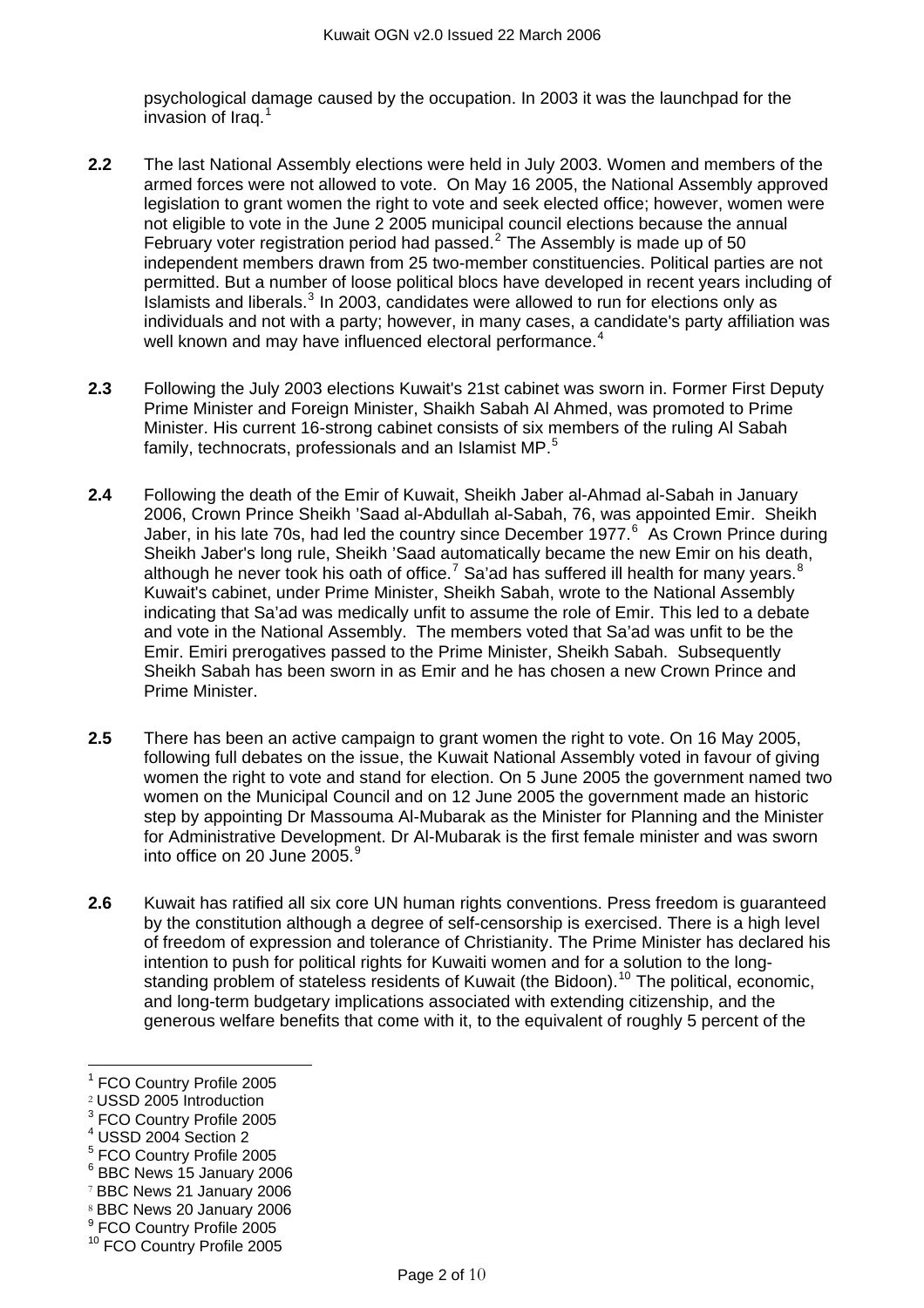<span id="page-2-0"></span>population have rendered the issue highly divisive.<sup>[11](#page-2-1)</sup> Some National Assembly members have threatened to question cabinet ministers, including the Minister of Education and Prime Minister, publicly over the issue. During 2003, the Ministry of Defence approved granting citizenship to an estimated 400 Bidoon who participated in the liberation of the country from Iragi occupation.<sup>[12](#page-2-2)</sup>

- **2.7** The constitution provides for freedom of religion; however, the government placed some limits on this right. The constitution protects the freedom to practice religion in accordance with established customs, provided that it does not conflict with public policy or morals. The constitution declares that Islam is the state religion and that Shari'a is "a main source of legislation."<sup>[13](#page-2-3)</sup>
- **2.8** Violence against women continued to be a serious and overlooked problem. The law does not specifically prohibit domestic violence, although cases are tried as assault.Each of the country's 83 police stations reportedly received weekly complaints of domestic abuse. The courts have found husbands guilty of spousal abuse; however, most domestic abuse cases are not reported, especially outside of the capital. Abusive husbands, if convicted, rarely faced severe penalties.<sup>[14](#page-2-4)</sup>

## **3. Main categories of claims**

- **3.1** This Section sets out the main types of asylum claim, human rights claim and Humanitarian Protection claim (whether explicit or implied) made by those entitled to reside in Kuwait. It also contains any common claims that may raise issues covered by the API on Discretionary Leave. Where appropriate it provides guidance on whether or not an individual making a claim is likely to face a real risk of persecution, unlawful killing or torture or inhuman or degrading treatment/ punishment. It also provides guidance on whether or not sufficiency of protection is available in cases where the threat comes from a non-state actor; and whether or not internal relocation is an option. The law and policies on persecution, Humanitarian Protection, sufficiency of protection and internal relocation are set out in the relevant API's, but how these affect particular categories of claim are set out in the instructions below.
- **3.2** Each claim should be assessed to determine whether there are reasonable grounds for believing that the claimant would, if returned, face persecution for a Convention reason i.e. due to their race, religion, nationality, membership of a particular social group or political opinion. The approach set out in *Karanakaran* should be followed when deciding how much weight to be given to the material provided in support of the claim (see the API on Assessing the Claim).
- **3.3** If the claimant does not qualify for asylum, consideration should be given as to whether a grant of Humanitarian Protection is appropriate. If the claimant qualifies for neither asylum nor Humanitarian Protection, consideration should be given as to whether he/she qualifies for Discretionary Leave, either on the basis of the particular categories detailed in Section 4 or on their individual circumstances.
- **3.4** This guidance is **not** designed to cover issues of credibility. Caseworkers will need to consider credibility issues based on all the information available to them. (For guidance on credibility see para 11 of the API on Assessing the Claim)

All APIs can be accessed via the IND website at:

<span id="page-2-1"></span><sup>11</sup> USSD 2005 Section 5

<span id="page-2-2"></span><sup>&</sup>lt;sup>12</sup> USSD 2004 Section 5

<span id="page-2-3"></span><sup>&</sup>lt;sup>13</sup> USSD 2004 Section 2

<span id="page-2-4"></span><sup>&</sup>lt;sup>14</sup> USSD 2004 Section 5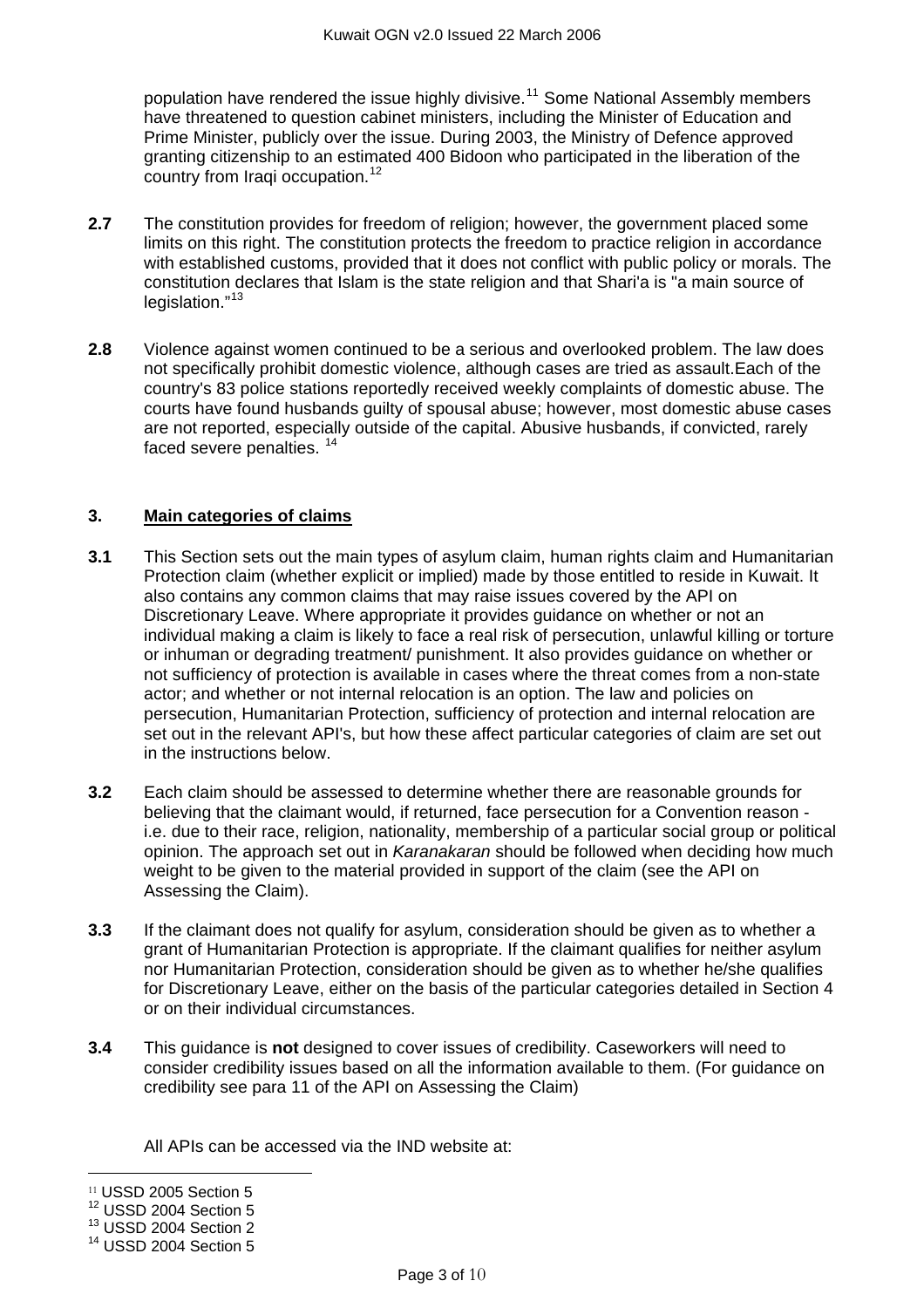[http://www.ind.homeoffice.gov.uk/ind/en/home/laws\\_\\_\\_policy/policy\\_instructions/apis.html](http://www.ind.homeoffice.gov.uk/ind/en/home/laws___policy/policy_instructions/apis.html)

#### **3.5 Undocumented Bidoon**

- **3.5.1** Most claimants will apply for asylum based on ill treatment amounting to persecution at the hands of the State due to their undocumented status.
- **3.5.2** *Treatment.* The legal status of tens of thousands of Bidoon residents remained unresolved. The Bidoon (an Arabic term meaning "without" as in "without citizenship") are Arabs who have residency ties to the country, some persisting for generations and some for briefer periods, but who either lack or have failed to produce documentation of their nationality.[15](#page-3-0) This group includes:
	- Individuals descended from nomadic groups whose ancestral lands are within the borders of present day Kuwait but who were unable to claim automatic citizenship under the Nationality Law of 1959 because they could not prove continuous settled presence in Kuwait from 1920, as that law requires.
	- Individuals who could have registered as citizens under the Nationality Law and earlier citizenship regulations but neglected to do so.
	- Individuals who attempted to claim citizenship under the Nationality Law and earlier citizenship regulations and whose applications were accepted for consideration but never acted upon by the Kuwaiti authorities.
	- Individuals who migrated to Kuwait from nearby countries to work and over time lost effective links to and effective nationality in their country of origin, as well as children of such migrants who failed to establish nationality in their parents' country of origin.
	- Children of Bidoon parents, including notably the children of Kuwaiti mothers and Bidoon fathers.<sup>[16](#page-3-1)</sup>

The exact number of bidoon residents was unknown, but a 2004 government census estimated 107 thousand persons to be bidoon. Since the mid-1980s, the government has actively discriminated against the bidoon in areas such as education, employment, medical care, and mobility.<sup>[17](#page-3-2)</sup>

- **3.5.3** In May 2000, parliament voted to ease the citizenship requirements for about 36,000 Bidoon who registered in a 1965 census.[18](#page-3-3) Only Bidoon registered by 27 June 2000, could begin the process under which they could be documented as citizens. According to this law, Bidoon who were able to prove sufficient ties to the country (that is, their presence, or the presence of their forebears, in the country prior to 1965) were eligible to apply for citizenship directly. The Government maintained that at least 40 to 50 percent of the Bidoon were concealing their true identities. While the law allows up to 2,000 registered Bidoon to be naturalized each year, the Government only granted citizenship to approximately 1,600 in 2003. However, an additional 5,500 Bidoon in 3 categories, wives of citizens, sons of female citizens married to Bidoon, and those whose male relatives are citizens, have been permitted to apply for citizenship beyond the 2,000 per year limit.<sup>[19](#page-3-4)</sup> Many Bidoon were unable to provide documentation proving sufficient ties to the country or present evidence of their original nationality.<sup>[20](#page-3-5)</sup> Others obtained passports from foreign diplomatic representations to regularise their status and stay in Kuwait. Often such passports are not renewed once expired.<sup>[21](#page-3-6)</sup>
- **3.5.4** In 2002, the Government mandated that those who did not register by the 27 June 2000 cut-off date and did not rectify their nationality status by either disclosing their true

<span id="page-3-1"></span>16 HRW 2000

- <span id="page-3-3"></span><sup>18</sup> RI Lives on Hold 2005
- <span id="page-3-4"></span><sup>19</sup> USSD 2005 Section 5
- <span id="page-3-5"></span><sup>20</sup> USSD 2005 Section 5

<span id="page-3-0"></span><sup>&</sup>lt;sup>15</sup> USSD 2005 Section 5

<span id="page-3-2"></span><sup>17</sup> USSD 2005 Section 5

<span id="page-3-6"></span><sup>21</sup> RI Lives on Hold 2005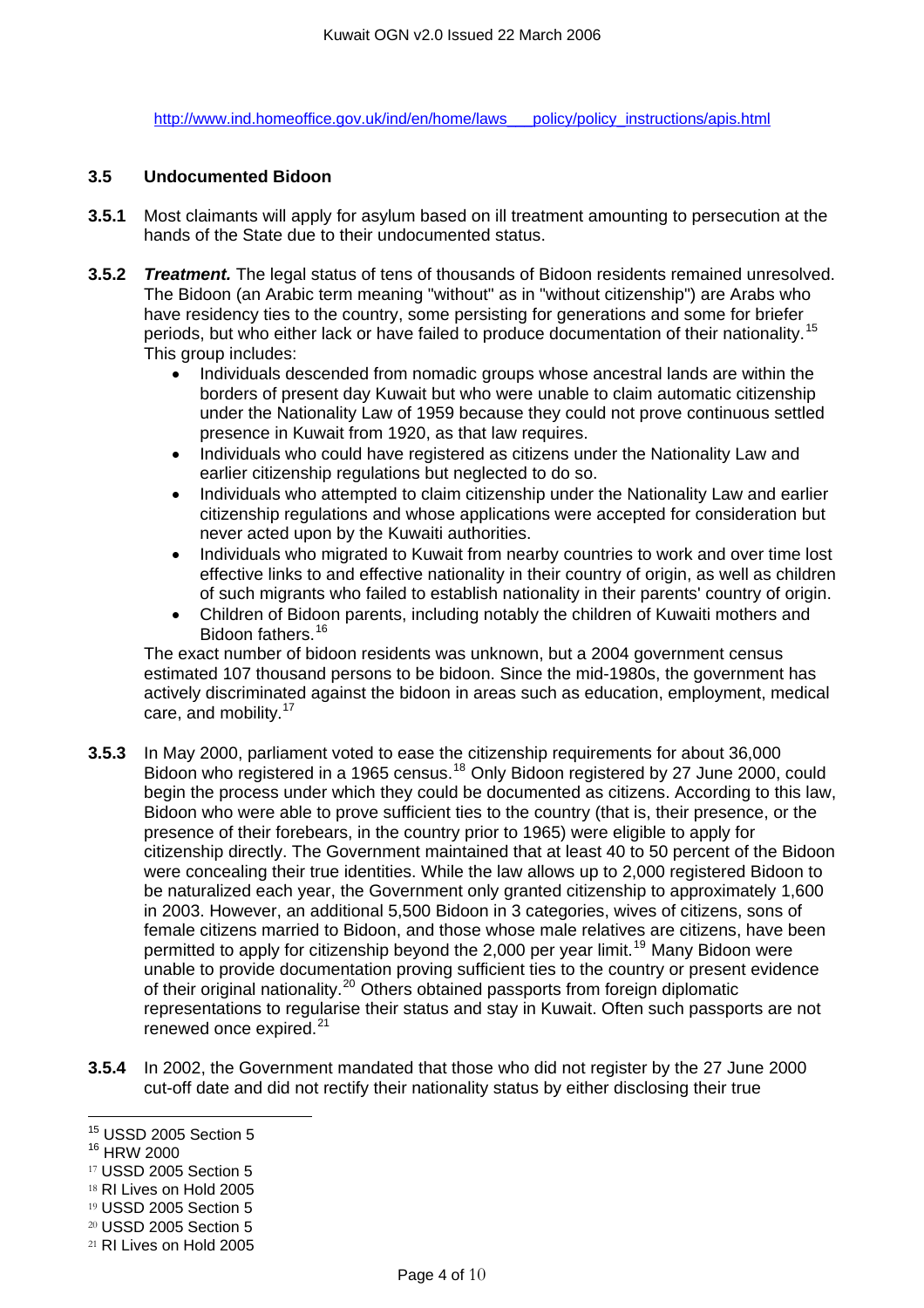nationality or furnishing evidence of their citizenship would be subject to deportation as illegal residents. However, no such action was taken. There were no reports during 2004 of the Government deciding the nationality of any Bidoon without a hearing. As a result of what allegedly were fraudulent citizenship applications, the Government has brought forgery charges against several Bidoon applicants since July 2001. The only reported forgery conviction was in 2001. There continued to be reports of Bidoon obtaining false documents in order to apply for citizenship.<sup>[22](#page-4-0)</sup> The Government did not return deportees to their countries of origin forcibly, allowing those who objected to remain in detention. There were approximately 28 Bidoon held in detention facilities. $^{23}$  $^{23}$  $^{23}$ 

- **3.5.5** Although the Government eliminated the Bidoon from the census rolls since 1985 and discontinued their access to most government jobs, some Bidoon worked in the armed forces and are being accepted in the institutions of the Public Authority for Applied Education and Training. The Government has denied the Bidoon official documents such as birth certificates, marriage certificates, civil identification, and drivers' licenses, which has made it difficult for many unregistered Bidoon, particularly younger Bidoon, to find employment. The Government does not issue travel documents to Bidoon routinely, and, if Bidoon travel abroad without documentation, they risk being barred from returning to the country unless they receive advance permission from immigration authorities.<sup>[24](#page-4-2)</sup> Kuwait placed arbitrary restrictions on the circumstances under which it will grant Bidoon travel documents. Bidoon must specify why they wish to travel when applying for travel documents, and those that are provided are typically limited period, single use documents issued under article 17 of Passport Law 11/1962.<sup>[25](#page-4-3)</sup> It was reported that the Government permitted some Bidoon to travel to Saudi Arabia during 2004 for the annual Hajj  $pi$ pilgrimage. $26$
- **3.5.6** On 29 May 2003 a Consular officer at the Embassy of Kuwait in Canada confirmed that the Executive Committee for the Foreign Affairs of Illegal residents issues Bidoon residents in Kuwait a personal document referred to as an "Alien Reporting Card for Bidoons." The official also confirmed that this document is plastic, wallet-sized and divided into three columns with a photo of the subject in the far left column. $^{27}$  $^{27}$  $^{27}$
- **3.5.7** The MOE approved free education for all children of bidoon parents effective as of the opening of the 2004-05 school year. The Bidoon also began to receive free health care. During the year the Waqf Health Fund, a partially government-funded program, signed contracts with several insurance companies to pay the fees for bidoon health services.<sup>[28](#page-4-6)</sup> This followed efforts in 2003 by the Human Rights Defence Committee (HRDC), which focused particular attention on the issue of access to public education for Bidoon children. HRDC members questioned the Minister of Education before the National Assembly on the issue.[29](#page-4-7)
- **3.5.8** *Sufficiency of protection.* As the ill treatment/persecution alleged is at the hands of the state, sufficiency of protection does not apply.
- **3.5.9** *Internal relocation***.** As the ill-treatment/persecution alleged is at the hands of the state internal flight does not apply.

#### **3.5.10** *Caselaw.*

#### **BA and others UKIAT [2004] 00256 CG**

The Tribunal noted that as a result of undocumented Bidoon not having civil identification documents, they are prevented from working with few exceptions, prevented from receiving the most

- <span id="page-4-2"></span><sup>24</sup> USSD 2005 Section 5
- <span id="page-4-3"></span><sup>25</sup> HRW 2000

- <span id="page-4-4"></span><sup>26</sup> USSD 2005 Section 2
- <span id="page-4-5"></span>27 CIRB 2003
- <span id="page-4-6"></span><sup>28</sup> USSD 2005 Section 5
- <span id="page-4-7"></span><sup>29</sup> USSD 2004 Section 4

<span id="page-4-0"></span><sup>22</sup> USSD 2004 Section 5

<span id="page-4-1"></span><sup>23</sup> USSD 2005 Section 1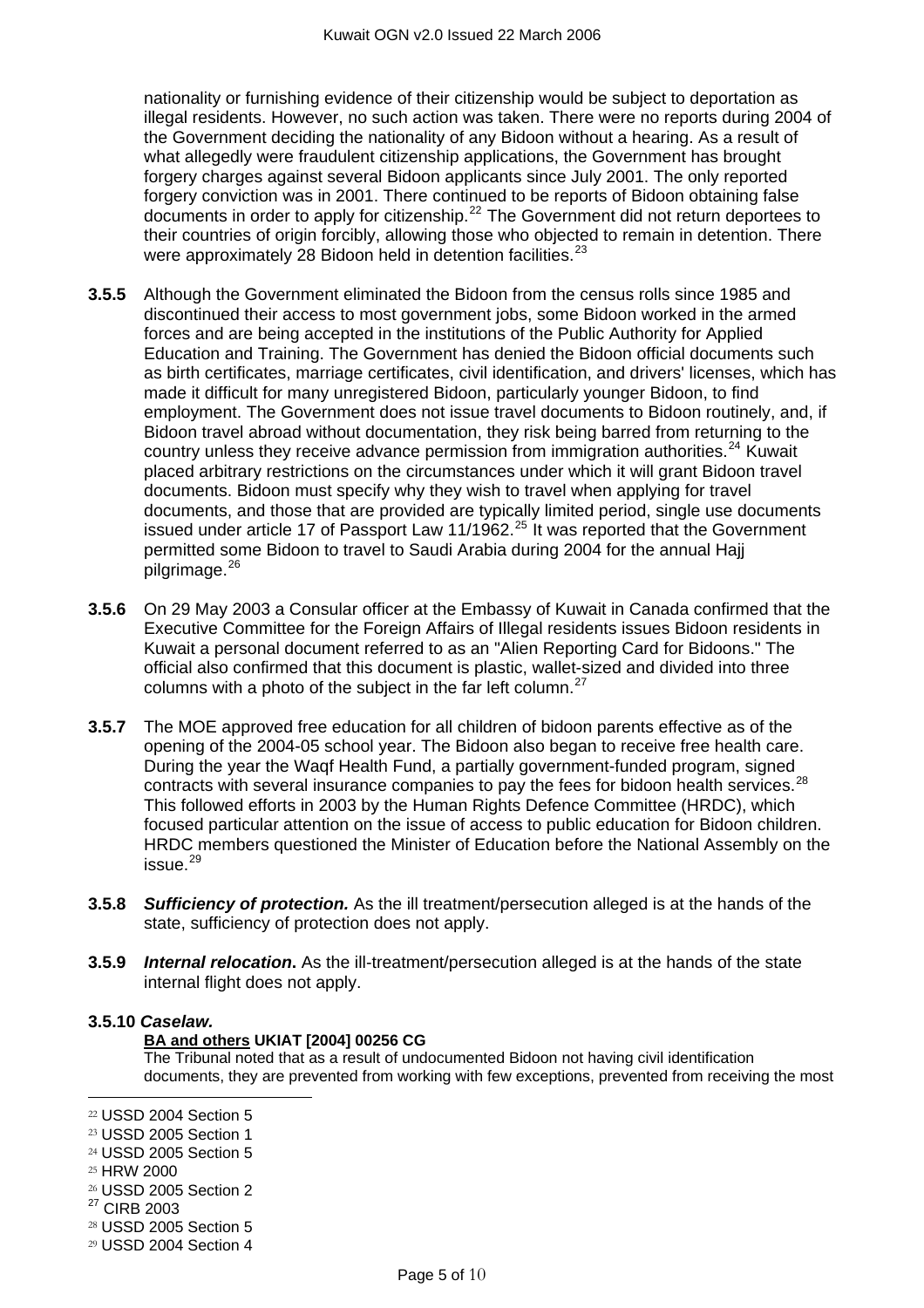basic government services, denied rights to medical treatment, housing, documentation, education, and drivers licences. (para 69) The IAT then concluded that undocumented Bidoon living in Kuwait experience discrimination so severe that it amounts to a form of persecution. (para 90) It was considered that the Bidoon have an extended tribal identity and that this was sufficient to bring them within the meaning of the term "race" under the 1951 Convention. (para 88) However in addition to this the IAT noted that the existence of a number of legislative and societal measures of discrimination marked the Bidoon out from others, and that this would be sufficient to qualify them as a particular social group. (para 89) The Tribunal took into consideration the particular circumstances of each case concluding that, "we are satisfied that the individual circumstances of the appellants neither significantly add to nor detract from the situation they would face in common with other undocumented Bedoon." (para 86)

**3.5.11 Conclusion.** The most recent country information suggests some slight improvement for the situation of undocumented Bidoon; free education for all children of Bidoon parents and free health care starting at the beginning of 2005. However whilst some Bidoon have evidently made very successful lives for themselves in Kuwait, others will have suffered severe discrimination. For discrimination to amount to persecution, measures must involve persistent and serious ill treatment without just cause. They must be of a substantially prejudicial nature and must affect a significant part of the individual's or group's existence to the extent that it would make the individual's life intolerable if they were to return to the country in which they are likely to be persecuted. Most of the Kuwaiti undocumented Bidoon will fall within that category, however a few may not and if there is strong evidence that an individual has been treated differently and would be able to rise above the general discrimination that undocumented Bidoon suffer then they should be refused asylum. Such claimants may have had access to employment, health services, and education in Kuwait. Bidoon have an extended tribal identity which is sufficient to bring them within the meaning of the term "race" under the 1951 Convention. A grant of asylum will be appropriate in the majority of these claims.

#### **3.6 Documented Bidoon**

- **3.6.1** Some claimants will claim asylum based on ill treatment amounting to persecution at the hands of the State due to their ethnic identity.
- **3.6.2** *Treatment.* Bidoon who were able to prove sufficient ties to Kuwait (that is, their presence, or the presence of their forebears, in the country prior to 1965) were eligible to apply for citizenship directly.<sup>[30](#page-5-0)</sup> Some Bidoon (the Government claims  $26,000$  over the past several years) have disclosed their true nationalities to the authorities and have obtained passports from their countries of origin (Iraq, Iran, Syria, Jordan, and Saudi Arabia). Once documented, Bidoon are able to obtain residency permits and other official papers. $31$
- **3.6.3** Article 17 passports may be issued to Bidoon who hold valid civil identification documents and who occupy high positions in the army or in the business community, or who work for the Kuwaiti government and are travelling on official business, and members of their families. To submit an application for an Article 17 passport the person may be requested to submit a birth certificate, a Kuwaiti civil identity card, or the applicant may be asked for a "reference": i.e., a Kuwaiti citizen who will support his or her application for a passport. It is reportedly difficult for a Bidoon to get an Article 17 passport without the intervention of an influential Kuwaiti citizen. Article 17 passports contain an annotation of three Arabic letters at the bottom of the biodata page indicating that the holder is not a Kuwaiti citizen. Article 17 passports are normally valid for a period of up to five years, and they allow the holder to return to Kuwait. Although Article 17 passports can only be issued within Kuwait, they can be renewed at Kuwaiti consulates outside of Kuwait with the approval of the Kuwaiti minister of the interior.<sup>[32](#page-5-2)</sup>

<span id="page-5-0"></span><sup>30</sup> USSD 2005 Section 5

<span id="page-5-1"></span><sup>31</sup> USSD 2005 Section 5

<span id="page-5-2"></span><sup>&</sup>lt;sup>32</sup> CIRB 2001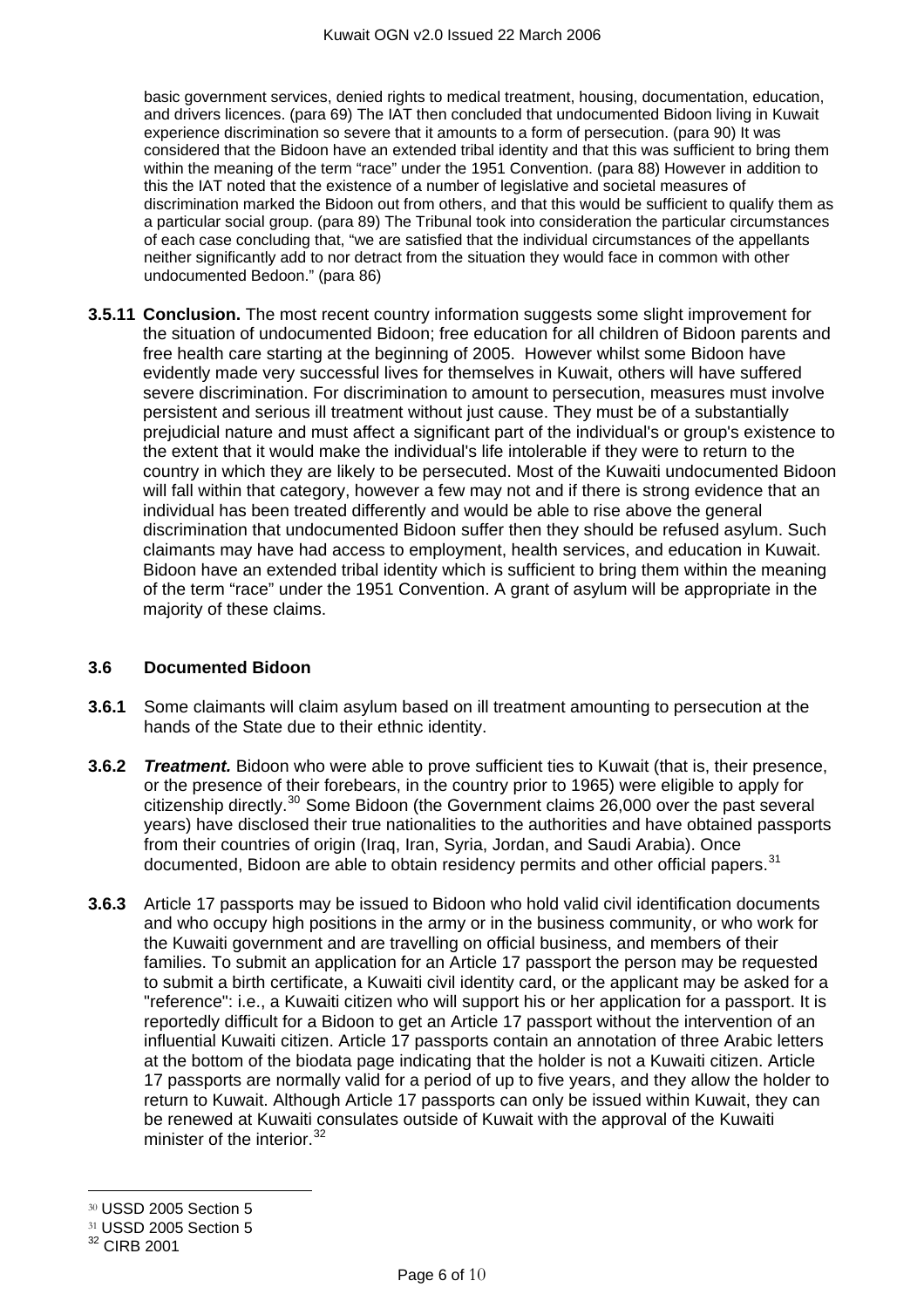- <span id="page-6-0"></span>**3.6.4** *Sufficiency of protection.* As the ill treatment/persecution alleged is at the hands of the state, sufficiency of protection does not apply.
- **3.6.5** *Internal relocation.* As the ill-treatment/persecution alleged is at the hands of the state internal flight does not apply.

## **3.6.6** *Caselaw.*

#### **BA and others UKIAT [2004] 00256 CG**

The IAT noted that documented Bidoon face societal discrimination on the grounds of extended tribal identity and family identity. However they concluded that, "whilst we would accept that documented Bedoon experience significant measures of discrimination, we do not consider, even when assessed cumulatively, that these give rise to persecution." (para 80)

**3.6.7** *Conclusion.* Documented Kuwaiti Bidoon suffer significantly less problems than those who are undocumented. Bidoon still suffer discrimination as a direct result of their ethnicity however they are able to access education, health care and employment, and the discrimination is not so severe as to amount to persistent and serious ill treatment. It is therefore unlikely that a Bidoon who has documentation would be able to demonstrate that return to Kuwait would put him/her at a real risk of persecution, and a grant of asylum will therefore not be appropriate in these cases.

# **3.7 Prison conditions**

- **3.7.1** Claimants may claim that they cannot return to Kuwait due to the fact that there is a serious risk that they will be imprisoned on return and that prison conditions in Kuwait are so poor as to amount to torture or inhuman treatment or punishment.
- *3.7.2 Consideration.* Prison conditions, generally met international standards, and the Government permitted visits by independent human rights observers. A new men's prison opened during 2004, and the first prisoner transfers took place during 2005, reducing previously severe overcrowding conditions at the older, 3,000-bed prison. The new facility houses approximately 800 prisoners and meets all international standards for prisons.<sup>[33](#page-6-1)</sup>
- **3.7.3** In recent years, credible reports from former inmates and the National Assembly's Human Rights Defense Committee (HRDC) cited severe overcrowding (13-15 inmates per cell), lack of beds, poor sanitation, lack of clean toilet and washing facilities, poor ventilation, and inadequate containment of infectious diseases as common problems. The Government allowed the International Committee of the Red Cross (ICRC) access to all prisons and detention facilities.<sup>[34](#page-6-2)</sup>
- **3.7.4** There were some reports of mistreatment of non-citizen prisoners at the Central Prison. In recent years, it has been reported that some deportees at the deportation facility in Shuwaikh were incarcerated for 6 months or longer pending deportation. Deportees reportedly often wait months for their former employers to cancel their residency and work permits or to provide their travel documents. [35](#page-6-3)
- **3.7.5** The Government held men and women in separate detention facilities. There were reports that prison conditions for non-citizens, including women, were less favourable than conditions for citizens. The Government held pre-trial detainees separately from convicted prisoners. Juveniles were incarcerated separately from adults in a Juveniles Prison.<sup>[36](#page-6-4)</sup>
- **3.7.6** *Conclusion.* Whilst prison conditions in Kuwait are generally poor with overcrowding and lack of sanitary facilities being particular problems conditions are unlikely to reach the

<span id="page-6-1"></span><sup>33</sup> USSD 2005 Section 1

<span id="page-6-2"></span><sup>34</sup> USSD 2005 Section 1

<span id="page-6-3"></span><sup>35</sup> USSD 2004 Section 1

<span id="page-6-4"></span><sup>36</sup> USSD 2004 Section 1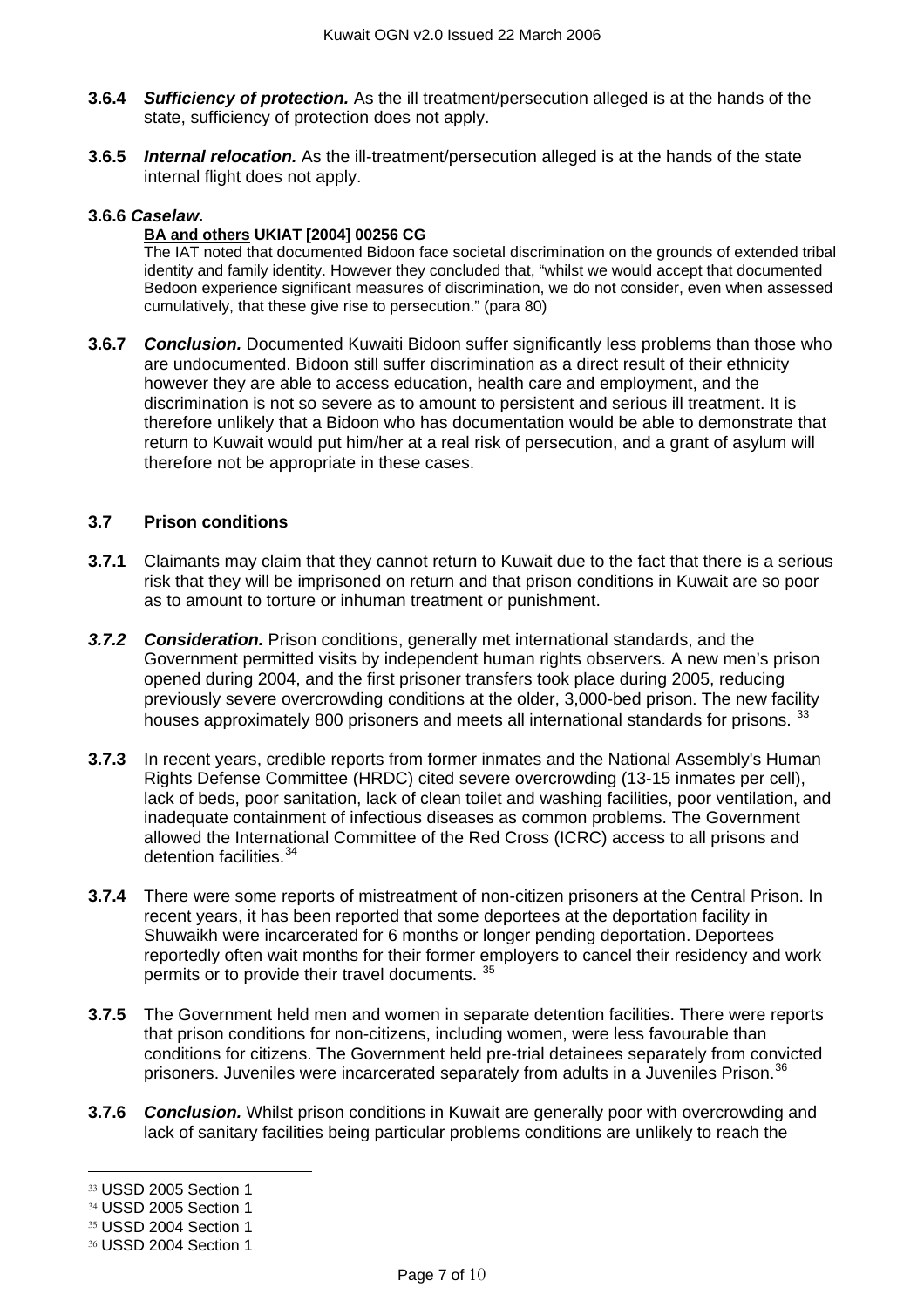<span id="page-7-0"></span>Article 3 threshold. Therefore even where claimants can demonstrate a real risk of imprisonment on return to Kuwait a grant of Humanitarian Protection will not generally be appropriate. However, the individual factors of each case should be considered to determine whether detention will cause a particular individual in his particular circumstances to suffer treatment contrary to Article 3, relevant factors being the likely length of detention the likely type of detention facility and the individual's status, age, and state of health.

# **4. Discretionary Leave**

- **4.1** Where an application for asylum and Humanitarian Protection falls to be refused there may be compelling reasons for granting Discretionary Leave (DL) to the individual concerned. (See API on Discretionary Leave)
- **4.2** With particular reference to Kuwait the types of claim which may raise the issue of whether or not it will be appropriate to grant DL are likely to fall within the following categories. Each case must be considered on its individual merits and membership of one of these groups should *not* imply an automatic grant of DL. There may be other specific circumstances not covered by the categories below which warrant a grant of DL - see the API on Discretionary Leave.

## **4.3 Minors claiming in their own right**

- **4.3.1** Minors claiming in their own right who have not been granted asylum or HP can only be returned where they have family to return to or there are adequate reception, care and support arrangements. At the moment we do not have sufficient information to be satisfied that there are adequate reception, care and support arrangements in place.
- **4.3.2** Minors claiming in their own right without a family to return to, or where there are no adequate reception, care and support arrangements, should if they do not qualify for leave on any more favourable grounds be granted Discretionary Leave for a period of three years or until their  $18<sup>th</sup>$  birthday, whichever is the shorter period.

# **4.4 Medical treatment**

- **4.4.1** Claimants may claim they cannot return to Kuwait due to a lack of specific medical treatment. See the IDI on Medical Treatment which sets out in detail the requirements for Article 3 and/or 8 to be engaged.
- **4.4.2** The health system is based on three levels of health care delivery: primary, secondary and tertiary health care. Primary health care is delivered through a series of health centres, with general or family health clinics, maternal and child care clinics, diabetic clinics, dental clinics, and preventive care clinics, school health services, ambulance services and police health services are also available. Secondary health care is provided through six general hospitals, each serving about 300 000 people. Tertiary health care is provided through a number of national specialized hospitals and clinics.<sup>[37](#page-7-1)</sup>
- **4.4.3** The implementation of health strategies has had an effective impact on the health status of the population, as can be seen from the decrease in mortality indicators and the increase in life expectancy, as well as the decline in incidence of infectious diseases.<sup>[38](#page-7-2)</sup>
- **4.4.4** The large numbers of the general population affected with post-traumatic stress disorder have been the major focus of mental health care during recent years. A special unit, a

 $\overline{a}$ 37 WHO 2001

<span id="page-7-2"></span><span id="page-7-1"></span><sup>38</sup> WHO 2001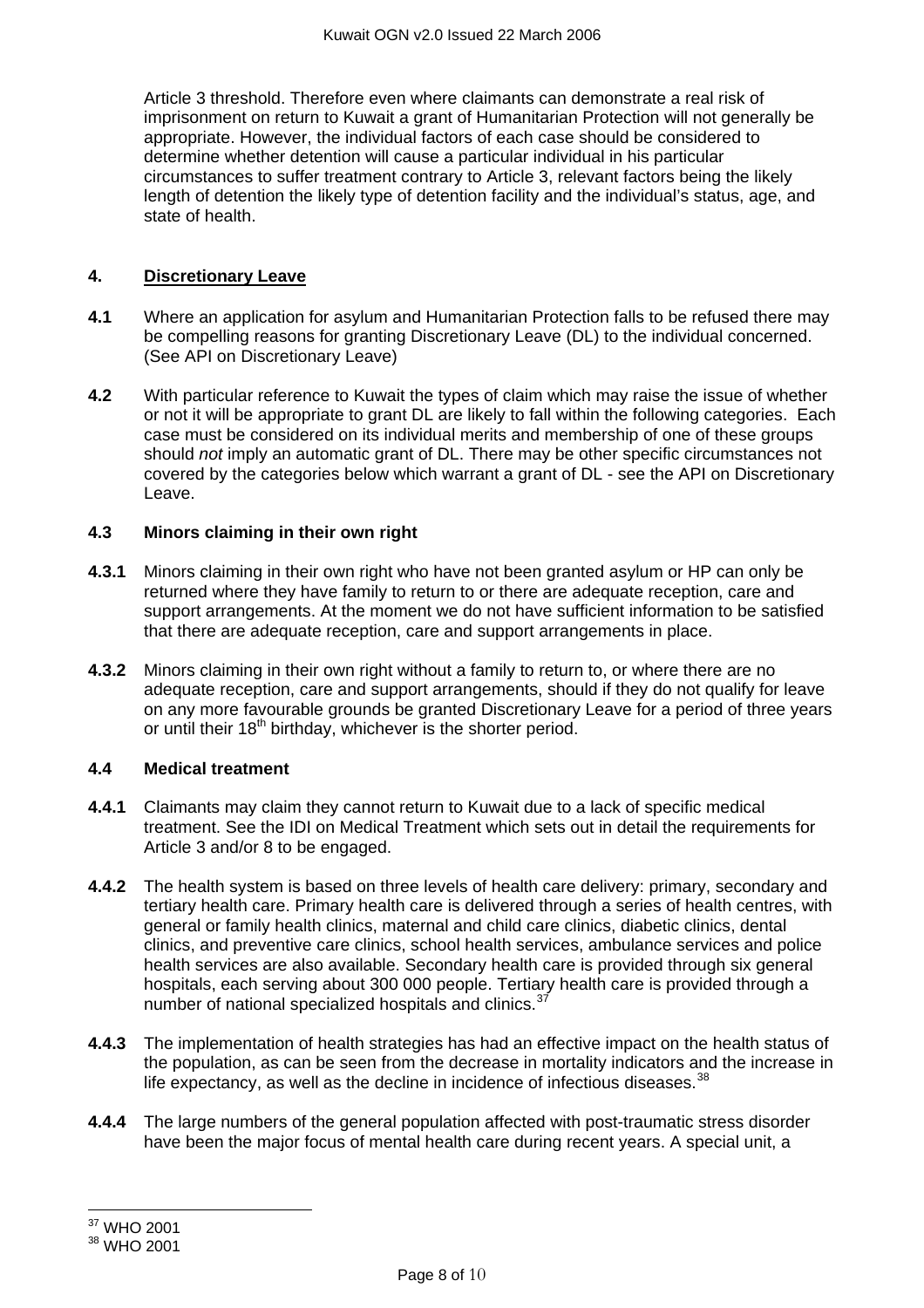<span id="page-8-0"></span>REGGIE centre, has been set up with extensive human resources for care and systemic research relating to post-traumatic stress disorder.[39](#page-8-1)

**4.4.5** The Article 3 threshold will not be reached in the majority of medical cases and a grant of Discretionary Leave will not usually be appropriate. Where a caseworker considers that the circumstances of the individual claimant and the situation in the country reach the threshold detailed in the IDI on Medical Treatment making removal contrary to Article 3 or 8 a grant of Discretionary Leave to remain will be appropriate. Such cases should always be referred to a Senior Caseworker for consideration prior to a grant of Discretionary Leave.

# **5. Returns**

- **5.1** Factors that affect the practicality of return such as the difficulty or otherwise of obtaining a travel document should not be taken into account when considering the merits of an asylum or human rights claim.
- **5.2** Kuwait nationals may return voluntarily to any region of Kuwait at any time by way of the Voluntary Assisted Return and Reintegration Programme run by the International Organisation for Migration (IOM) and co-funded by the European Refugee Fund. IOM will provide advice and help with obtaining travel documents and booking flights, as well as organising reintegration assistance in Kuwait. The programme was established in 2001, and is open to those awaiting an asylum decision or the outcome of an appeal, as well as failed asylum seekers. Kuwait nationals wishing to avail themselves of this opportunity for assisted return to Kuwait should be put in contact with the IOM offices in London on 020 7233 0001 or [www.iomlondon.org](http://www.iomlondon.org/).

## **6. List of source documents**

- Foreign and Commonwealth Office, Country Profile of Kuwait, updated 4 October 2005 [http://www.fco.gov.uk/servlet/Front?pagename=OpenMarket/Xcelerate/ShowPage&c=Page](http://www.fco.gov.uk/servlet/Front?pagename=OpenMarket/Xcelerate/ShowPage&c=Page&cid=1007029394365&a=KCountryProfile&aid=1020338123989) [&cid=1007029394365&a=KCountryProfile&aid=1020338123989](http://www.fco.gov.uk/servlet/Front?pagename=OpenMarket/Xcelerate/ShowPage&c=Page&cid=1007029394365&a=KCountryProfile&aid=1020338123989)
- United States State Department Human Rights Country Report on Kuwait, dated 28 February 2005<http://www.state.gov/g/drl/rls/hrrpt/2004/41725.htm>
- United States department Human Rights Country Report on Kuwait, dated 8 March 2006. <http://www.state.gov/g/drl/rls/hrrpt/2005/61692.htm>
- Refugees International, Lives on Hold, The Human Cost of Statelessness dated 14 February 2005 [http://refintl.org/content/issue/detail/5051?PHPSESSID=dcb23a56b2161700d5d753da9e96](http://refintl.org/content/issue/detail/5051?PHPSESSID=dcb23a56b2161700d5d753da9e963620) [3620](http://refintl.org/content/issue/detail/5051?PHPSESSID=dcb23a56b2161700d5d753da9e963620)
- **Human Rights Watch, Kuwait: Promises Betrayed Discrimination based on origin and** Status: The Bidun, dated October 2000 [http://www.hrw.org/reports/2000/kuwait/kuwait-](http://www.hrw.org/reports/2000/kuwait/kuwait-04.htm#P168_23590)[04.htm#P168\\_23590](http://www.hrw.org/reports/2000/kuwait/kuwait-04.htm#P168_23590)
- Canadian Immigration and Refugee Board, Kuwait: "a reporting card for Bidoons", KWT41648.E dated 9 June 2003
- Canadian Immigration and Refugee Board, Kuwait: Information on Article 17 passports, KWT37021.E dated 11 June 2001
- World Health Organisation, EMRO Country Profiles, 2001, C:\SIRIUS\App\_Temp\WHO EMRO - WORLD HEALTH DAY 2001.htm

<span id="page-8-1"></span> $\overline{a}$  $^{39}$  WHO 2001